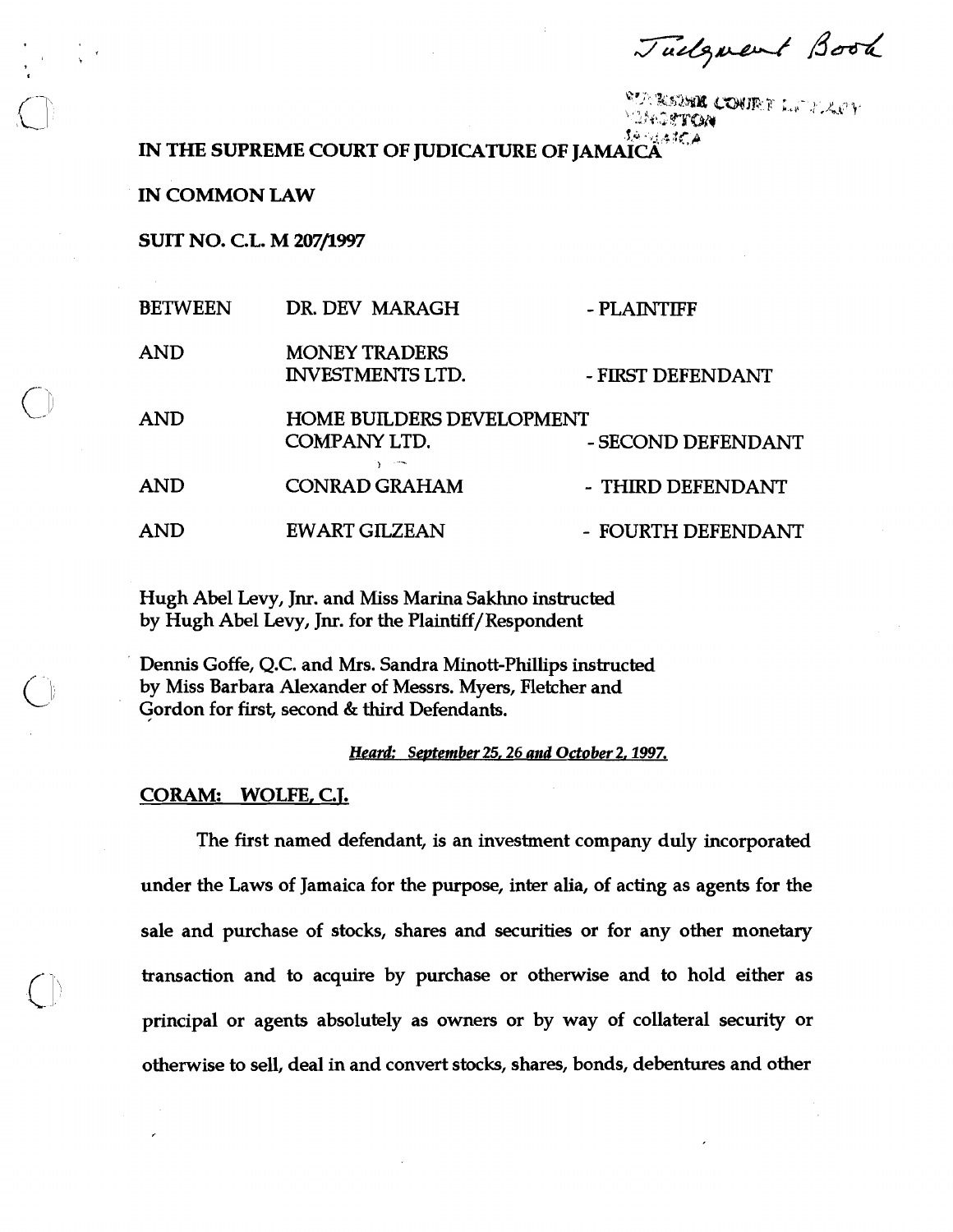securities or obligations of any Government or any industrial or other company.

The second, third and fourth named defendants are shareholders and directors of the first named defendant, holding 51,000; 6,000 and 20,000 shares, respectively of \$1 per share. The nominal share capital of the first defendant is \$100,000.00.

The second named defendant is duly incorporated under the Laws of Jamaica, with registered office at 8 Garelli Avenue, Kingston, the same address as the registered office of the first defendant. The second defendant carries on business of purchasing, developing, selling and otherwise dealing with land.

The third defendant and his wife Lois Graham are the two members and Directors of the second named defendant company, both holding 999 shares and one (1) share respectively.

The plaintiff, a medical doctor, deposited with the first defendant four (4) different amounts of money to be invested by the first defendant on behalf of the plaintiff.

The amounts are set out hereunder along with the maturity yield.

| Amount         | <b>Maturity Value</b> |
|----------------|-----------------------|
| \$8,429,158.00 | \$9,818,929.86        |
| \$2,468,703.00 | \$2,875,734.63        |
| \$1,529,299.00 | \$1,701,795.55        |
| \$ 353,980.00  | 412,343.06            |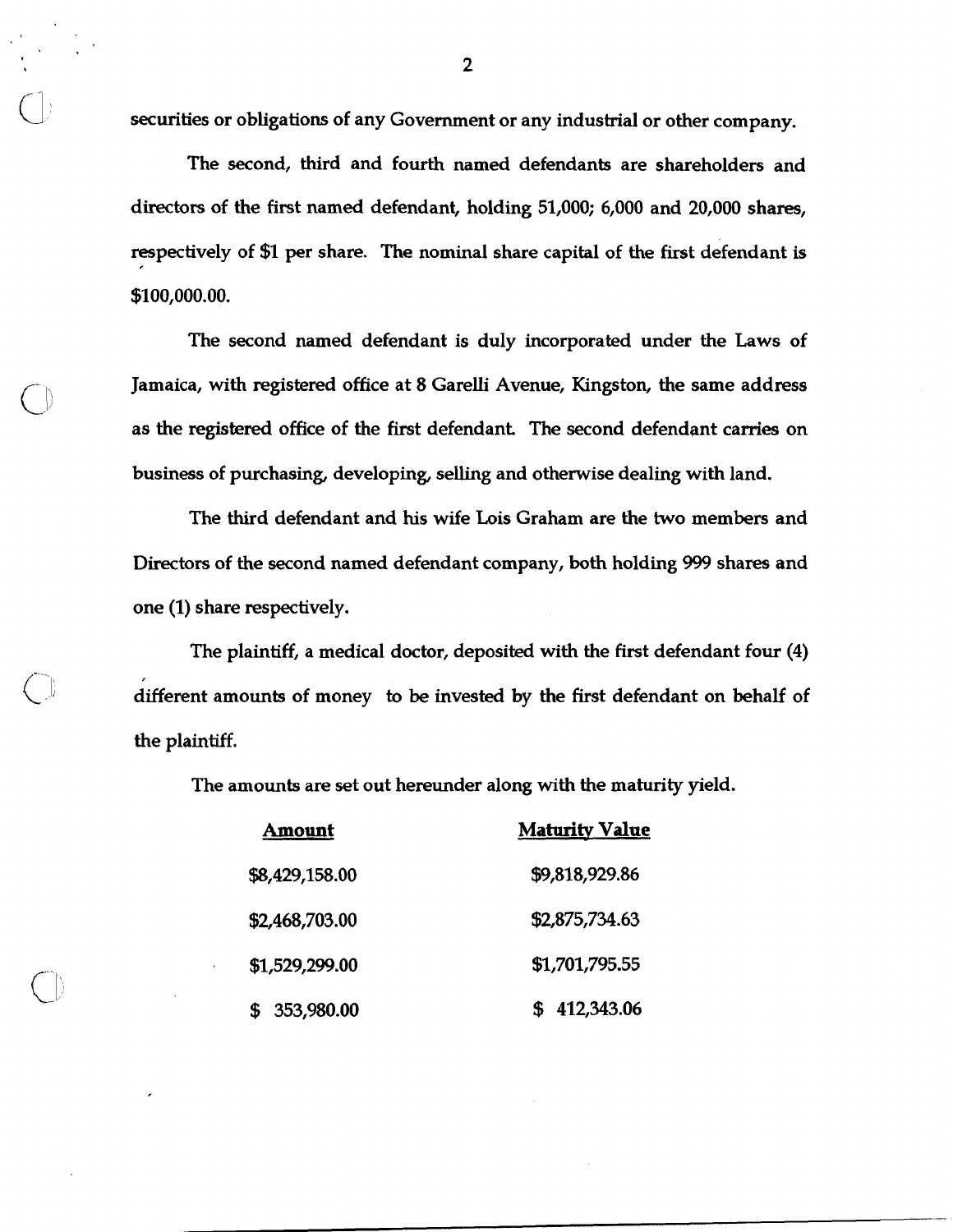**Three** of the deposits would mature on June 30, 1997, and one on September 30,1997 or on demand thereafter.

**On** June 16, by a letter addressed to the plaintiff, the first defendant advised as follows::-

> "Recently Money Traders and Investment Limited was defrauded significantly by one of our long standing clients. The matter is currently being handled by our lawyers, Myers, Fletcher & Gordon with a view to recovery in the shortest possible time. This has created some cash flow problems for us and as such we are not able to meet the obligations of all our customers as and when they fall due."

On the 25th day of July, 1997, Panton J granted the plaintiff an exparte

Mareva Injunction for a period of ten (10) days.

 $\bigcirc$ 

On the 7th day of August, 1997, Smith J, granted a Mareva Injunction.

The second and third defendants now apply to the Court to have the Writ

of Summons and Endorsement struck out as it discloses no cause of action

against them or as an abuse of the process of the Court.

Further the defendants seek in the alternative to have the Mareva Injunction set aside or varied.

I set out below the relevant paragraphs of the summons:

- "1. This action be struck out as against the 2nd and 3rd defendants on the ground that it discloses no cause of action against them or as an abuse of the process of the Court
- 2. Alternatively to 1 above, that the Mareva Injunction granted by this Honourable Court on the 7th day of August, 1997 be discharged. The grounds for the discharge of the said Injunction are as follows: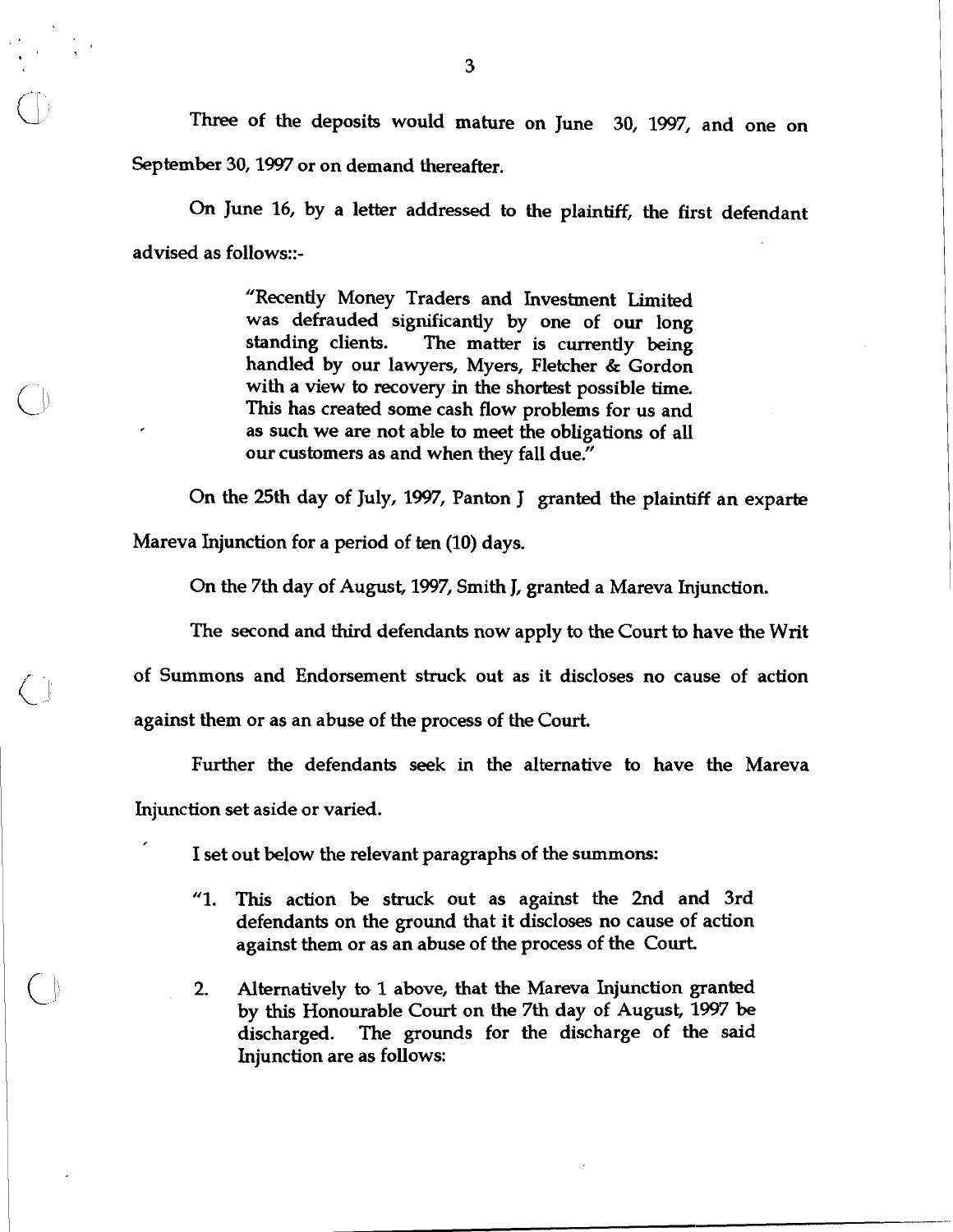- (a) the failure by the Plaintiff to file and deliver his Statement of Claim within the time required by law so to do.
- (b) that the injunction against said defendants is based solely upon the Plaintiffs evidence of his belief of the existence of the conspiracy referred to in the indorsement on the writ, there being no or no adequate evidence of facts which support the said allegation of conspiracy;
- (c) that the injunction operates to restrain the 2nd & 3rd Defendants from carrying out their trade;
- (d) the evidence upon which the Plaintiff's apprehensions of the flight of the 3rd Defendant are based is inadequate to justify such a conclusion;
- (e) that there is material misrepresentation by the Plaintiff.
- 3. As a further alternative to 1 and 2 above, that the Mareva Injunction granted by this Honourable Court on the 7th day of August, 1997, be varied as against the 2nd and 3rd Defendants as follows:
	- (a) to allow the 2nd Defendant to be at liberty to expend sums not exceeding \$2,126,000 each month for ordinary business expenses from its current account number 1101018103 with Citizens Bank Limited at 4 King Street, Kingston and through the use of credit card number 4559 7101 0084 4001 issued by the said Citizens Bank Limited in the name of the 2nd Defendant;
	- (b) to allow the 3rd Defendant to be at liberty to expend **sums** not exceeding
		- (i)  $$120,000$  each month; and<br>(ii)  $$143,000$  each year;
		- **(ii)** \$143,000 each year;
		- for ordinary living expenses for himself and his dependents through his savings account number 35 483 9873 at the New Kingston (Knutsford Boulevard) branch of National Commercial Bank and through credit cards numbered 4907 9005 0028 5009 and 4565 4504 0102 5008 issued by the aforesaid Citizens Bank Limited in the name of the 3rd Defendant;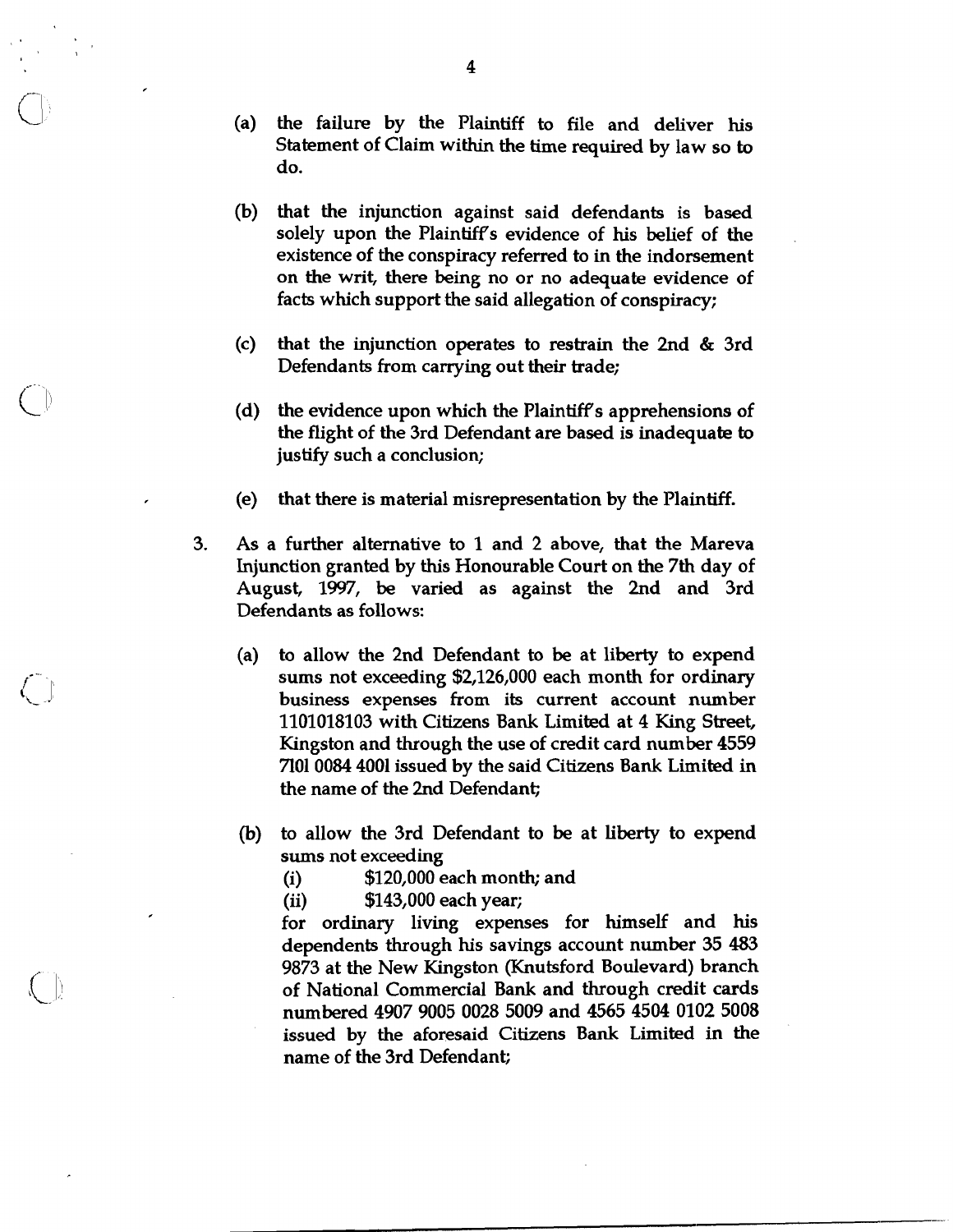- (c) to allow the 2nd and 3rd Defendants to expend such sums for legal advice and legal fees as may be required:
	- (i) to defend **these** proceedings;
	- (ii) to defend such other Court proceedings as have **been,** and may be, brought by other investors against them and to prosecute the action brought by the 1st Defendant against Dexter Chin; and
	- (iii) to settle legal fees incurred pursuant to the sales and subdivisions referred to in sub-paragraphs (g), (h) and (i) of this paragraph;

such sums not without the prior approval of this Court or of the plaintiff, to exceed \$3,500,000.

- (d) to provide that nothing in the said Order dated August 7, 1997 shall affect any payments that the 2nd Defendant is bound to make to its mortgagees Horizon Merchant Bank Limited (HMB) and Dehring, Bunting & Golding Limited (DB&G) under their instruments of Mortgage:
	- (i) registered on October 13, 1994 by HMB on duplicate Certificate of Title registered at Volume 498 Folio 36 and on May 14, 1996 on duplicate Certificates of Title registered at Volume 1287 Folio 800 and Volume 1291 Folios 445, 446, 447, 448,449,450 and 451 of the Register Book of Titles; and
	- (ii) registered by DB&G on October 28, 1996 on duplicate Certificate of Title registered at Volume 1253 Folio 43 of the Register Book of Titles.
- (e) to provide that nothing in the said Order dated August 7, 1997 shall affect any payments that the 2nd Defendant is bound to make to Citizens Bank Limited and Citizens Merchant Bank (formerly known as Jamaica Citizens Bank Limited and Jamaica Citizens Trust & Merchant Bank Limited, respectively) pursuant to a debenture registered on April 22, 1992 in the Register of Charges and the Office of the Registrar of Companies secured by a fixed and floating charge on the 2nd defendant's property (present and future) including its uncalled capital and goodwill.
- **(f)** to provide that nothing in the said Order dated August 7, 1997 shall affect any payments that the 3rd Defendant is bound to make to his mortgagees, Capital Assurance Building Society (CABS) under its instrument of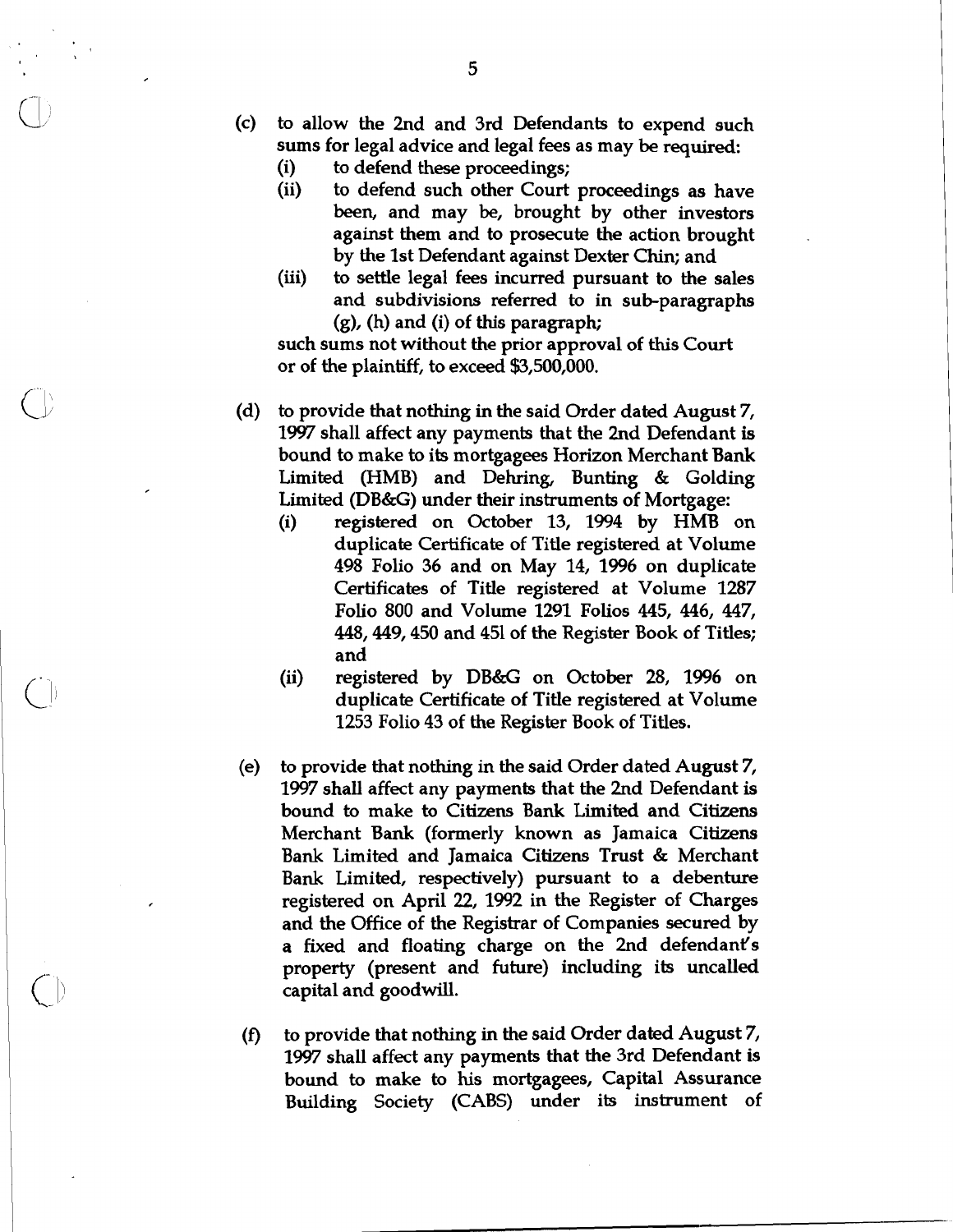Mortgage submitted by CABS to the Office of Titles for registration on September 2,1997 on Certificate of Title entered at Volume 1254 Folio 837 of the Register Book of Titles.

- (g) to allow the 2nd defendant through its attorneys-at-law, Myers, Fletcher & Gordon, to complete the subdivision (referred to as "The Radison") of land registered at Volume 1287 Folio 800 of the Register Book of Titles and to sell the strata lots on condition that any net proceeds of the sale of the strata lots be held in escrow by the said Myers, Fletcher & Gordon until otherwise agreed by the Plaintiff or until this Honourable Court otherwise orders;
- (h) to allow the 2nd Defendant through its attorneys-at-law, Myers, Fletcher & Gordon, to commence and proceed with the subdivision (referred to as "Oakhurst") of land registered at Volume 1253 Folio 43 of the Register Book of Titles and to **sell** the strata lots on condition that any net proceeds of the sale of the strata lots be held in escrow by the said Myers, Fletcher & Gordon until otherwise agreed by the Plaintiff or until this Honourable Court otherwise orders;
- (i) to allow the 3rd Defendant, through his attorneys-at-law, Myers, Fletcher & Gordon, to complete the subdivision (referred to as "Club Camel") of land at Cherry Hill, St Andrew, registered at Volume 1254, Folio 837 of the Register Book of Titles and to sell the strata lots on condition that any net proceeds of the sale of the strata lots be held in escrow by the said Myers, Fletcher & Gordon until otherwise agreed by the Plaintiff or until this Honourable Court otherwise orders;
- **4.** That the parties hereto retain liberty to apply in respect of the Injunction granted on August 7,1997 and this order.
- **5.** The costs of this application be in the cause."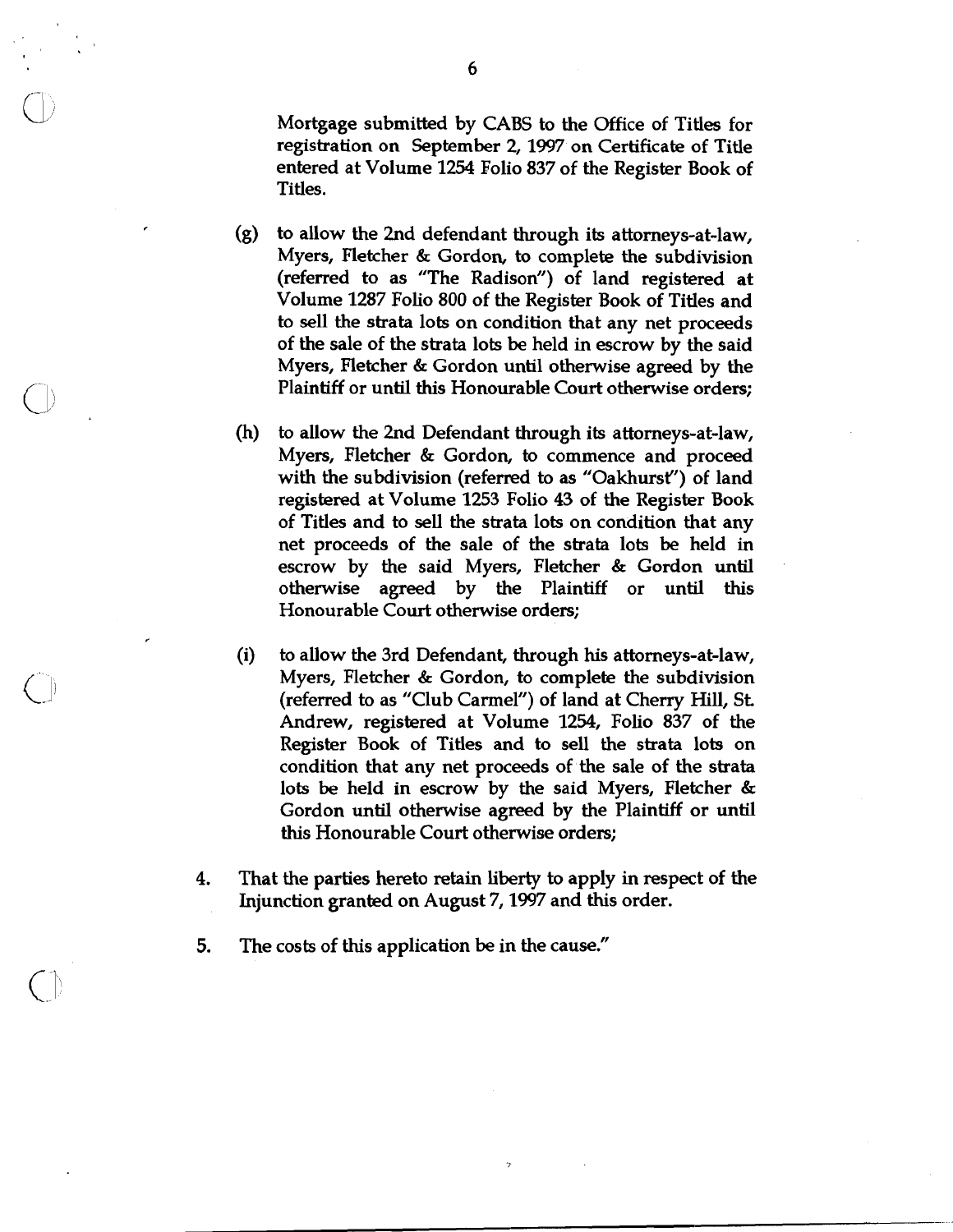## RE: STRIKING **OUT** OF **ACI'ION**

 $| 0 |$ 

Mr. Goffe for the second and third defendants referred to paragraph 8 of the Statement of Claim and submitted that it was devoid of any particulars to support this very serious allegation of conspiracy. He said there was no evidence of the defendants acting together and that in so acting together they had the requisite intention and that the intention was to injure the plaintiff's interest

He further submitted that there is no averment to the effect that the second and third defendants had any dealing with the plaintiff. There was no averment of a fiduciary relationship between the plaintiff and defendants neither was there any nexus between the plaintiffs and the defendants. Mr. Goffe contended that it was necessary to establish, that if there was a conspiracy the plaintiff was the object of that conspiracy.

In striking out an action on the basis that it discloses no reasonable cause of action, the Court must be guided by the following principle:

> "So long as the Statement of Claim or the particulars disclose some cause of action or raise some question fit to be decided by a Judge or a jury, the mere fact that the case is weak, and not likely to succeed is no ground for striking it out"

1 *In Wenclock* **v.** *Maloney and Others* **[I9651 1** WLR **1238,** the Court of Appeal held allowing the appeal:

> "that trial by the master of issues of facts on affidavits to ascertain whether the plaintiff had a case was a usurpation of the functions of a trial judge and was a wholly improper procedure and that since the

 $\overline{7}$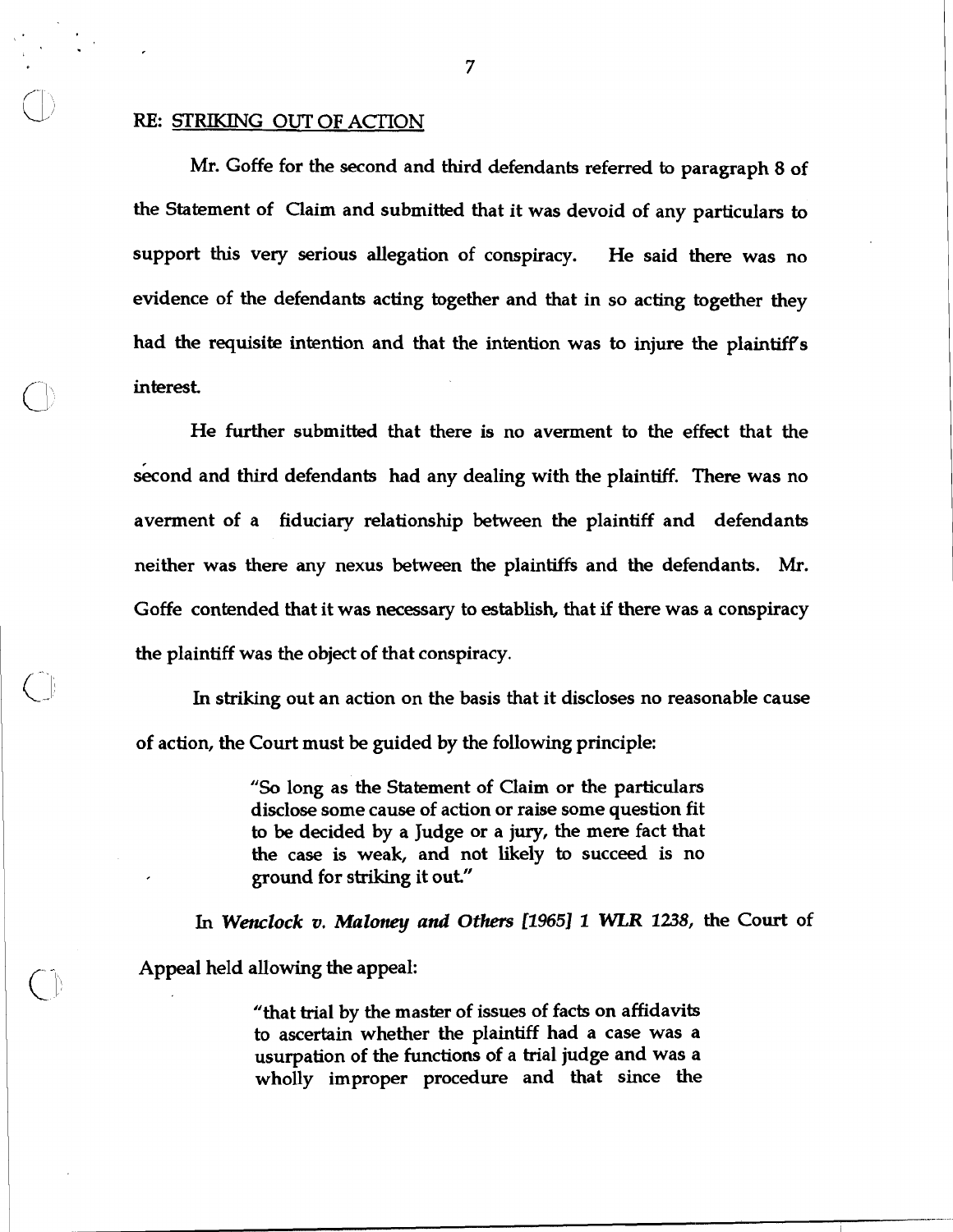pleadings on their face disclosed a reasonable cause of action and raised issues of fact which required to be determined on oral evidence by a judge, the action would not be struck out but would proceed to trial."

Whilst affidavit evidence may not be considered to determine whether or not there was a reasonable cause of action which was likely to succeed, it is however permissible to use affidavit evidence to show that an action is vexatious or an abuse of the process of the Court.

It is, therefore, clearly established that the Court in exercising its discretion as to whether or not to strike out must never embark upon the trial of the whole action when facts and issues have been raised and are disputed.

The question to be resolved is what did the pleadings disclose. By way of summary, I hold that the following have been disclosed in the Writ of Summons and Endorsement and the Statement of Claim.

**1.** That the plaintiff deposited certain sums of money with the first defendant to be invested for and on behalf of the plaintiff.

 $\bigcirc$ 

- 2. That the second named defendant holds 51,000 shares in the first named defendant company.
- **3.** That the third named defendant holds 6000 shares in the first named defendant company.
- **4.** That the third named defendant is a director of the second named . defendant and holds 999 shares in the second named defendant company.
- 5. Paragraph 8 of the Statement of Claim alleges that the Defendants and each of them well knowing of the terms and conditions of the said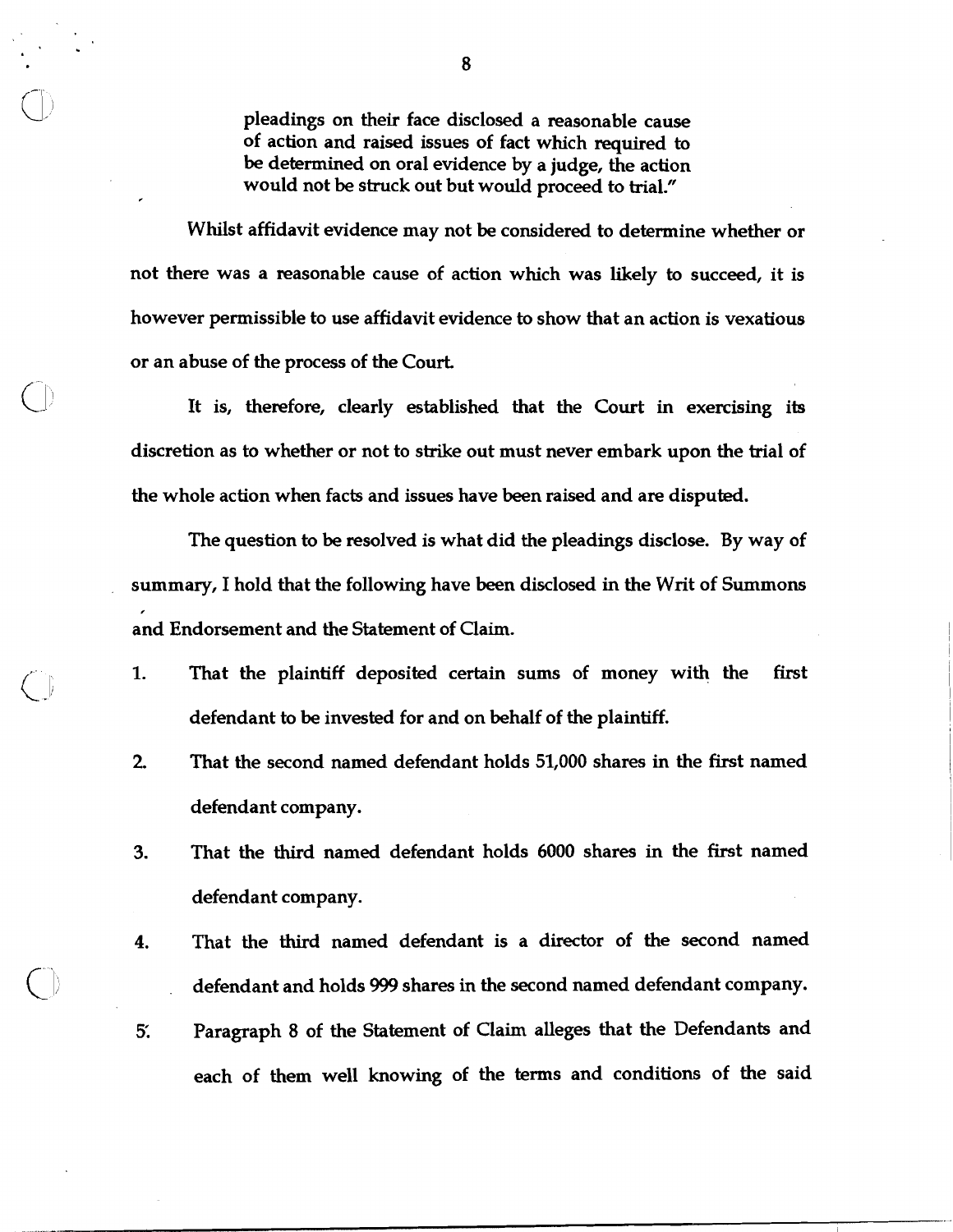agreements wilfully conspired among themselves with intent to injure the plaintiff, to procure cause and induce **the** first defendant to break the said agreements by refusing, failing or neglecting to pay to the said plaintiff all or any of the said moneys due and owing to him under the aforesaid agreements.

*6.* Paragraph 16 of the Statement of Claim alleges "Further or in the alternative, the second, third and/or 4th defendant (sic) assisted, aided and/or abetted the first defendant in its breach of trust as aforesaid".

These in my view raise issues which ought to be determined by a judge. Mr. Goffe raised the point that there was no evidence to support the allegation of conspiracy. The plaintiff in my view is not required to produce evidence at this stage. The real test at this stage is whether the allegations in the Statement of Claim raise issues which could be resolved in favour of the plaintiff and which would give rise to liability on the part of the defendants. Whether there is evidence in support of the allegations is for the determination of the trial judge.

For these reasons, I hold and rule that the application to strike out, on the basis that the Statement of Claim discloses no cause of action and also that it is an abuse of the process of the Court, ought to be refused.

## DISCHARGE OF MAREVA INTUNCTION

The defendants seek to have the Mareva Injunction granted by the Court on the 7th day of August, 1997, discharged on the following grounds: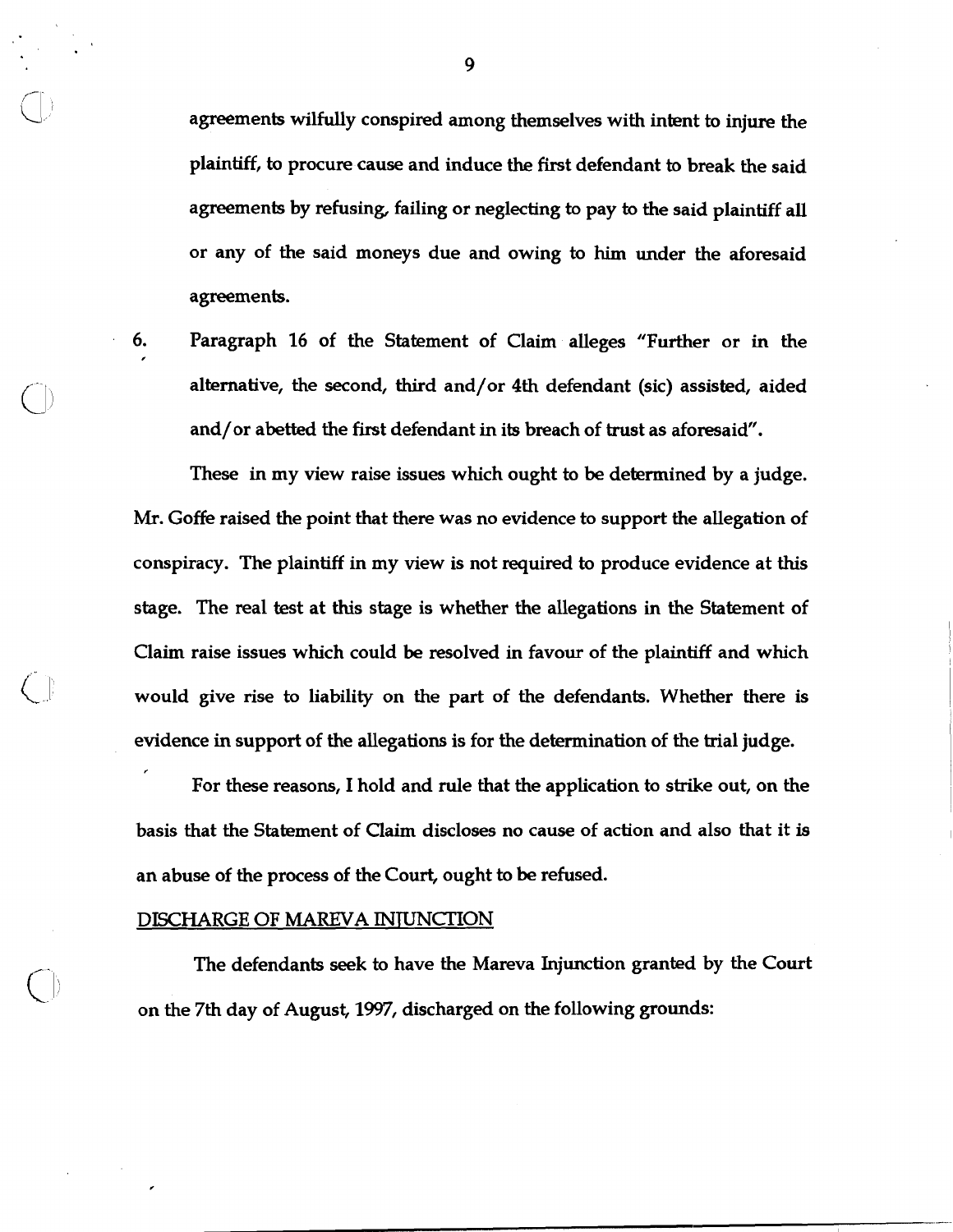a (a) that the plaintiff failed to file and deliver his Statement of Claim within  $\qquad$  (a) that the plaintiff failed to file and deliver his Statement of Claim within the time required by law so to.

This ground was not pursued by the defendants.

(b) That the injunction against the said defendants is based solely upon the plaintiff's evidence of his belief of the existence of the conspiracy referred to in (sic) indorsement on the writ, there being no or no adequate evidence of facts which support the said allegation of conspiracy.

As already observed, the court is not concerned with evidence in support of the allegations. The real question is whether or not the allegations raise a good arguable case. A good arguable case it has been said, means that the plaintiff need not show that his case against the defendant is so strong that he is likely to obtain summary judgment.

**In** *Om'* **v.** *Moundms* **[1981]** *Cum.* **L.R. 168** *Mustill J,* said:

"The judge is not required to apply the standard of proof which must be attained at the trial.... Since the standard is one of the balance of probabilities it must follow that the plaintiff does not fail under Order 11 just because he cannot demonstrate a better than even chance that the qualifying condition is satisfied."

The all important question is whether in the circumstances it is just and convenient to grant the injunction.

I conclude in the circumstances of the case that it is just and convenient to grant the Mareva Injunction against the first defendant with whom the deposit was made and who by the letter dated June 16, 1997, admits receipt of the